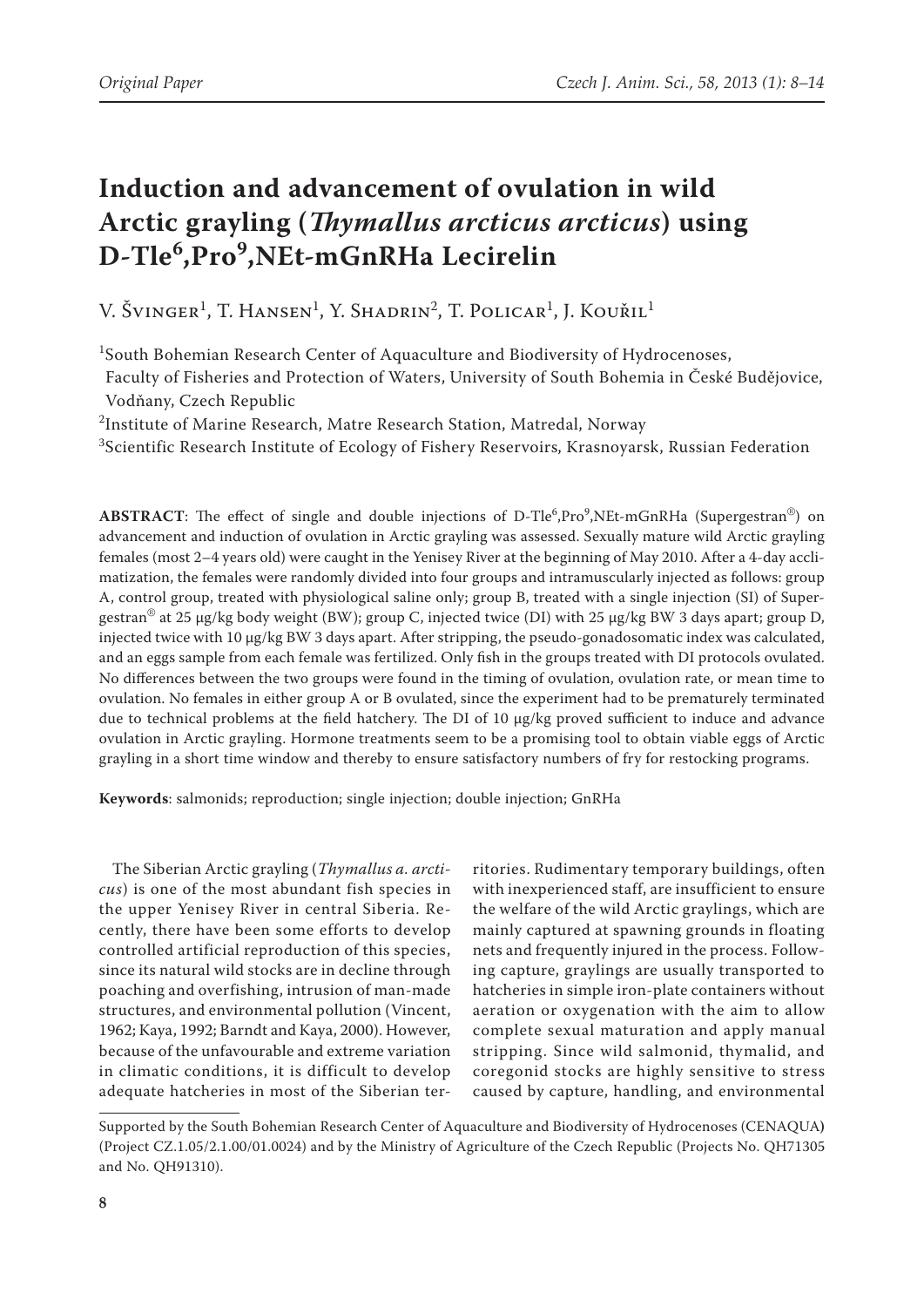conditions in captivity, the procedures result in high prespawning mortality (Turunen et al., 1994; Mikolajczyk et al., 2005, 2008).

Synthetic analogues of hypothalamic neuropeptide gonadotropin hormone-releasing hormone (GnRHa) have been widely used in salmonids as effective tools to induce/advance or synchronize ovulation (Breton et al., 1990; Taranger et al., 1992; Haraldsson et al., 1993; Jansen, 1993; Arabaci et al., 2004; Park et al., 2007; Vazirzadeh et al., 2008; Noori et al., 2010). Gonadotropin hormone releasing hormone acts on the pituitary gland to stimulate secretion of luteinizing hormone (LH). Luteinizing hormone initiates ovarian production of maturation inducing factors (MIS), e.g. 17α,20β-DP, and maturation promoting factors (MPF) followed by ovulation (Nagahama and Yamashita, 2008).

The dosage of GnRHa effective in inducing ovulation in salmonids varies from 1 µg/kg body weight (Taranger et al., 1992) to 50 µg/kg BW (Arabaci et al., 2004) given either as a single injection (SI) or as a double injection (DI) spaced some days apart. The response of salmonid females to the hormone treatment protocol and dosage depends strongly on the environmental conditions that influence endocrine stage and oocyte maturation stage at the time of the hormone treatment (Gillet et al., 1996; Vikingstad et al., 2008). In some cases, SI at a very low dose is sufficient to induce ovulation (Fitzpatrick et al., 1984; Mylonas et al., 1992; Taranger et al., 1992). In other cases SI induces ovulation in only a small percentage (Arabaci et al., 2004; Mikolajczyk et al., 2005; Noori et al., 2010) of the treated broodstock. In contrast, a DI protocol at doses of 5–25 µg/kg BW provides reliably strong induction and advancement if administered 3–4 weeks prior to natural ovulation time (Mylonas et al., 1992; Slater et al., 1995; Svinger et al., 2010). However, injecting broodstock twice increases handling, stress, and risk of injury. To avoid this, GnRHa sustained release preparations have been developed (for review see Mylonas and Zohar, 2001). In contrast to an acute SI, these ensure a progressive and prolonged increase in plasma LH levels, which is more suitable with respect to the duration of gametogenesis under gonadotropin control in salmonids (Breton et al., 1983, 1990; Zohar, 1988). Unfortunately, the high cost of these preparations and the limitation of their use in small and sensitive broodstock such as Arctic grayling (200–400 g) necessitate the use of single or double injections of GnRHa dissolved

either in physiological saline or contained in commercial preparations.

In this study, we evaluated the efficacy of SI at one dosage and DI at various dosages of mammalian D-Tle<sup>6</sup>,Pro<sup>9</sup>,NEt-mGnRHa (Lecirelin) contained in the commercial preparation Supergestran® in inducing and advancing ovulation in wild Arctic grayling. Although there have been previously some experiments with GnRHa conducted in the subfamily *Thymallidae* in European grayling (*Thymallus thymallus*) (Kouřil et al. 1987; Mikolajczyk et al., 2008), this is the first report of the use of GnRHa in Arctic grayling.

# **MATERIAL AND METHODS**

#### **Broodstock**

Broodstock samples of Arctic grayling were captured in the first half of May 2010 from the Yenisey River, Siberia, Russian Federation. Swimming snares were used to capture sexually ripe individuals of both sexes (45 males and 74 females) on migration routes to the spawning grounds. The broodstock (most 2–4 years old, mean weight 253 ± 43 g) were transported to a field hatchery supplied with water from the Yenisey River in the village of Kononovo (Krasnoyarsk region: 56°N, 93°E). The fish were acclimatized for 4 days in 4 open square fiberglass flow-through tanks  $(1.2 \text{ m}^3, 0.33 \text{ l/s})$ under natural photoperiod conditions. Average water temperature during acclimatization was 3.1°C. Out of the 74 females, 8 died during the first 24 h acclimatization due to injuries and stress during capture and transport. Of the remaining females, individuals with a swollen urogenital papilla were selected and kept at the facility for the experiment. On the second day of acclimatization, 30% of the surface of the rearing tanks was covered with dark tarpaulins to provide shelter.

#### **Experimental design**

During the acclimatization period, females were randomly divided into four tanks, each containing 13 individuals. However, due to mortalities on day 4 of acclimatization, the number of fish in the experimental groups was reduced to 8 or 9 as follows: group A (control), treated with physiological saline only (9 individuals); group B, SI of 25  $\mu$ g/kg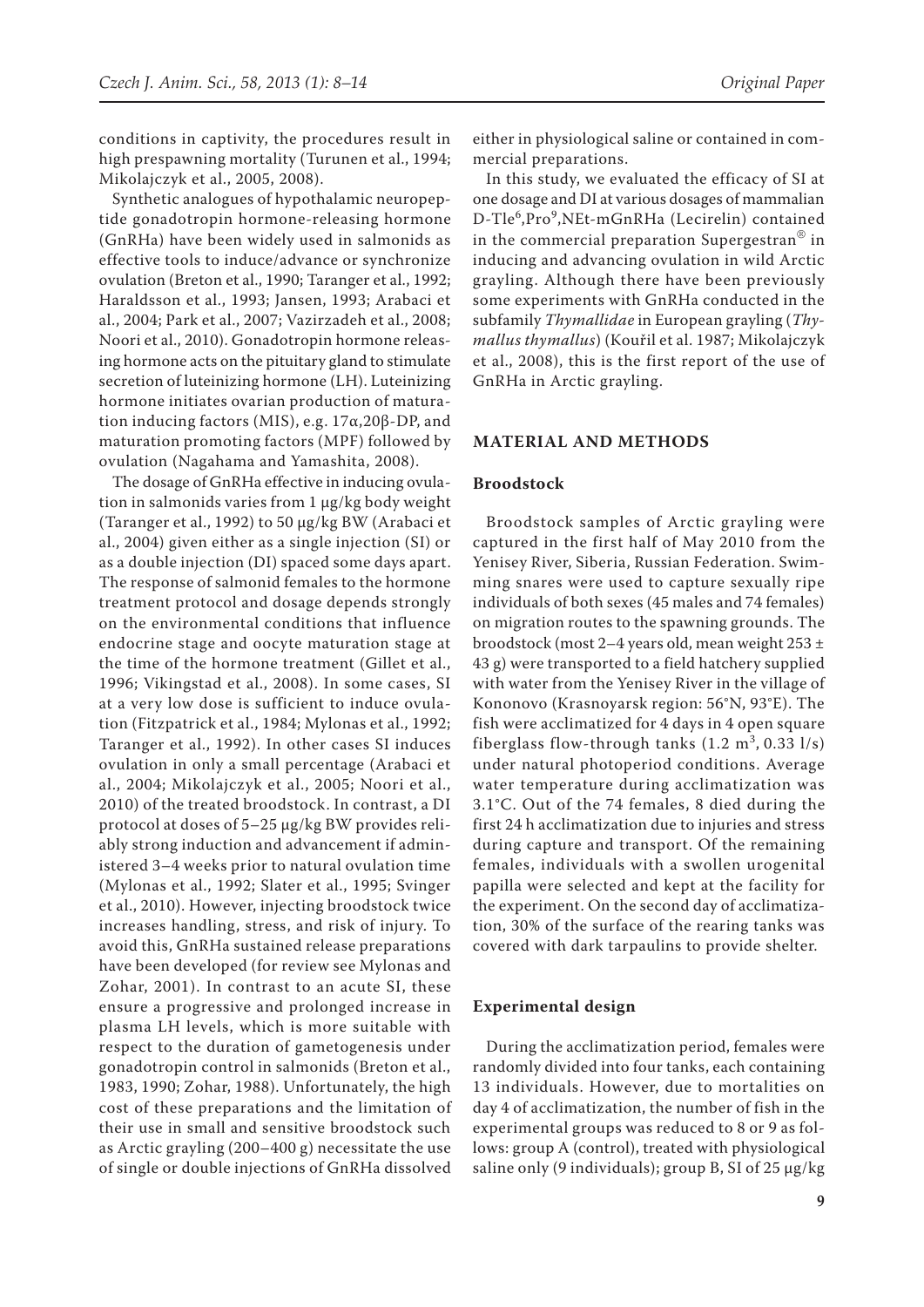

Figure 1. Temperature fluctuation during the experiment. Arrows indicate days of hormone administration

BW (8 individuals); group C, DI of 25 µg/kg BW given 3 days apart (8 individuals); group D, DI of 10 µg/kg BW given 3 days apart (8 individuals).

Water temperature fluctuations from the first injection to the termination of the experiment are given in Figure 1. Oxygen content during this period was  $11.6 \pm 0.8$  mg/l.

### **Hormone preparation and application**

The commercial preparation Supergestran® (Nordic Pharma, Jesenice, Czech Republic) contains 25 µg/ml of D-Tle<sup>6</sup>,Pro<sup>9</sup>,NEt-mGnRHa in 2 ml ampoules. Physiological saline (0.09%) was used when appropriate to dilute the compound to the dosage of the peptide administered in this experiment. This preparation was chosen for ease of use in the field and its stability in adverse environments. Before hormone administration, females were anesthetized (clove oil, 0.03 ml/l) and weighed to the nearest 1 g. The hormone preparation was injected intraperitoneally using 1 ml insulin syringes.

After the second injection in groups C and D, all groups were checked for ovulation every second day. Females were considered to have ovulated if eggs were released with gentle manual pressure on the abdomen. The latency period was calculated as the average number of days between the first injection and ovulation. Pseudo-gonadosomatic index (pGSI = weight of stripped eggs/body weight of female before stripping) was calculated for each stripped female. Fertilization rate was calculated as the percentage of non-developing white eggs in a sample of 100 eggs taken from each female, which were fertilized with 1 ml of a mixture of milt from 3–4 males. After the stripped females had recovered, they were released into the river. Some females with low pGSI were killed and dissected immediately after stripping to assess the stage of oocytes remaining in ovaries. The experiment was terminated on the  $28<sup>th</sup>$  of May because of technical problems at the field facility leading to the death of 5 females in the control group.

## **Statistical analysis**

Ovulation progress differences were assessed using survival analysis (Z-test) and  $\chi^2$  test. Differences in fertilization rate and pGSI were tested by *t*-test after arcsin data transformation. Nonparametric Mann-Whitney test was used to compare mean time to ovulation. A significance level ( $\alpha$ ) of 0.05 was applied to all tests except where indicated. Data are presented as means ± SEM.

## **RESULTS**

First ovulations in both DI groups occurred 9 days after the first injection, when 50% of females in these groups ovulated (Figure 2). The next ovulations occurred on day 11, with the ovulation rate reaching 87.5% and 75% in groups C and D, respectively. The final ovulated female was recorded in group D on day 13, and an ovulation rate of 87.5% was reached in this group (Figure 2). Seven out of the 8 females in group C were stripped over the course of 3 days. No ovulations were recorded



Figure 2. Ovulation progress in groups treated with double injection (DI) (group  $C - 2 \times 25$  µg/kg, group  $D - 2 \times 10$ µg/kg). Arrows indicate days of hormone administration. Because no ovulation was recorded either in group A or B, these are not included in the figure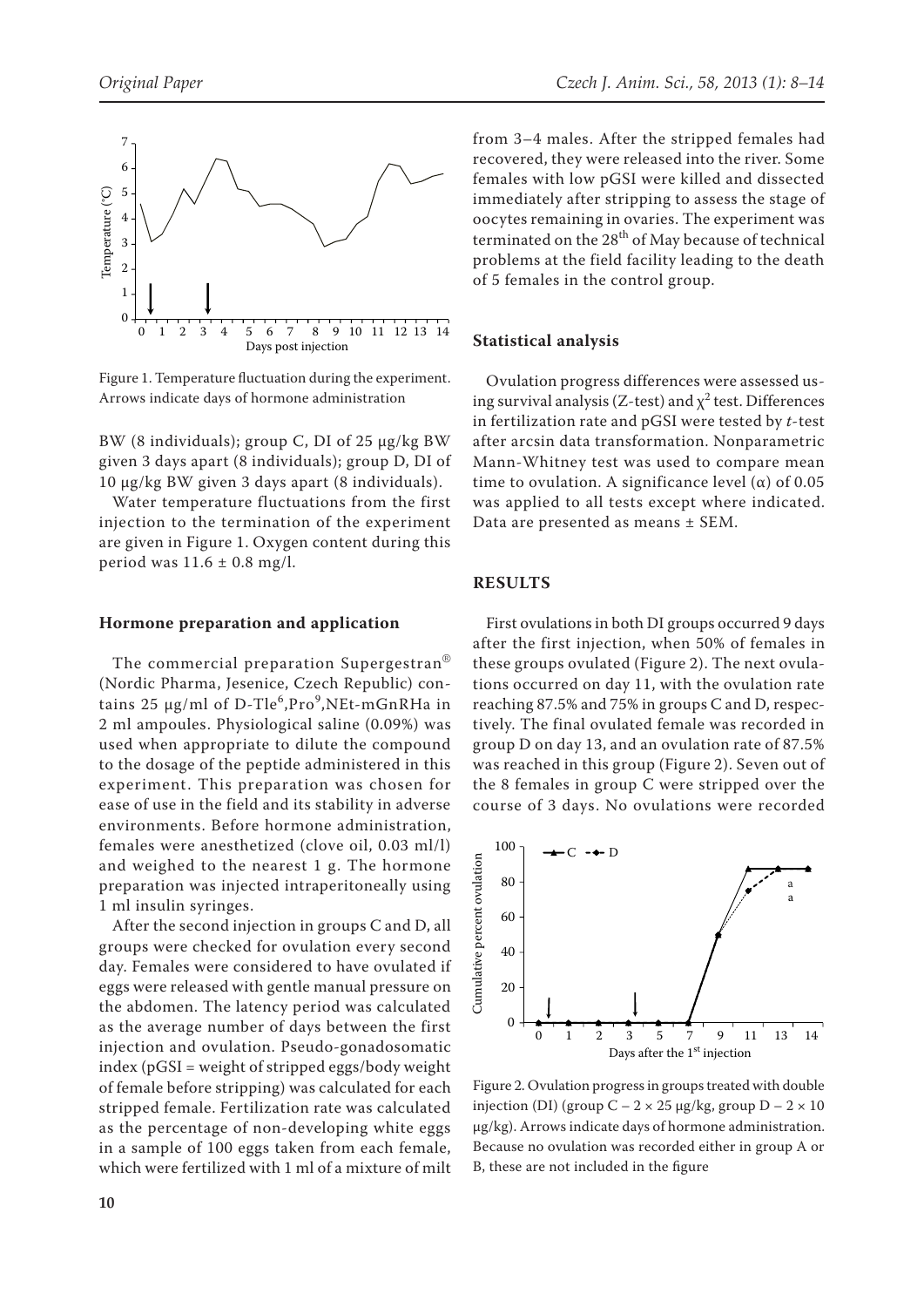

Figure 3. Relationship between pGSI level and fertilization rate in group C (**a**) and group D (**b**) (*P* < 0.01)

in the SI group or the control group during the experimental period. There were no significant differences found in the timing of ovulation between groups C and D. The latency period did not differ significantly and was  $9.9 \pm 1.0$  and  $10 \pm 1.5$  days for groups C and D, respectively.

Mean pGSI levels reached  $12.3 \pm 6.2$  and  $15.4 \pm$ 5.9% in groups C and D, respectively, with no significant differences. No significant differences between groups C and D were found in fertilization rate, which was  $80 \pm 25\%$  and  $85 \pm 15.4\%$ . However, there was a significant positive correlation observed (*P* < 0.01,  $R^2 = 0.97$  and  $R^2 = 0.95$ for groups C and D, respectively) between pGSI and fertilization rate in both groups, suggesting that females with higher pGSI had higher fertilization rates (Figure 3). Females showing pGSI from 2 to 8% reached fertilization rates of 30 to 63%, whereas females with pGSI of 9.6 to 20.3% exhibited fertilization rates of 85 to 99% (Figure 3).

#### **DISCUSSION**

Natural spawning time of Arctic grayling in the Yenisey river occurs when water temperature increases to 7–8°C (V.I. Zadelenov, Scientific Research Institute of Ecology of Fishery Reservoirs, Krasnoyarsk, 2010, personal communication). Barndt and Kaya (2000) observed spawning of North American Arctic grayling (*Thymallus arcticus*) at temperatures of 9.8–10.5°C. In our experimental conditions, the hormone injections were administered at lower temperatures, from 3 to 4.6°C. There is strong evidence that elevated temperature can modulate the effects of endocrine rhythms in salmonids (Gillet et al., 1996; Pankhurst and Thomas, 1998; Taranger et al., 2003;

King and Pankhurst, 2004a, b; Gillet and Breton, 2009; Gillet et al., 2011). These effects also have the capacity to influence the efficacy of hormone treatment. It is not known whether lower than optimum temperatures may have the same delaying effect on steroidogenic and ovulatory responses as do more elevated temperatures (Pankhurst and Tomas, 1998). Crim et al. (1983) treated female rainbow trout (*Oncorhynchus mykiss*) with a pelleted long-lasting GnRHa preparation at 25 µg/kg concluding that pituitary stimulation occurred well in advance of ovulation, despite temperatures around 2°C. However, sustained release hormone preparations are known to have stronger capacities to counteract suboptimal environmental conditions in salmonids and to be much more reliable in eliciting advanced ovulation than is a single acute injection (Breton et al., 1990; Arabaci et al., 2004; Vazirzadeh et al., 2008).

Both DI dosages of Supergestran® were highly effective in induction and advancement of ovulation in Arctic grayling, and 7 out of 8 females were stripped in both groups. In contrast, SI of this preparation did not induce ovulation, and no ovulation was recorded in the control group. This is in contrary to studies performed in European grayling by Kouřil et al. (1987), who report that SI of D-Ala<sup>6</sup>,Pro<sup>9</sup>,NEt-GnRHa at 10–40 μg/kg BW induced ovulation in 76–90% of the treated broodstock. Similar results were achieved by Mikolajczyk et al. (2008) using the preparation Gonazon<sup>TM</sup> containing the synthetic analogue azaglynafarelin, with SI of dosages of 16–48 µg/kg inducing ovulation with up to 100% efficacy. In both these studies, however, some females in control groups ovulated at the same time as those in experimental groups, which suggests that the hormone was administered shortly before, or concurrent with,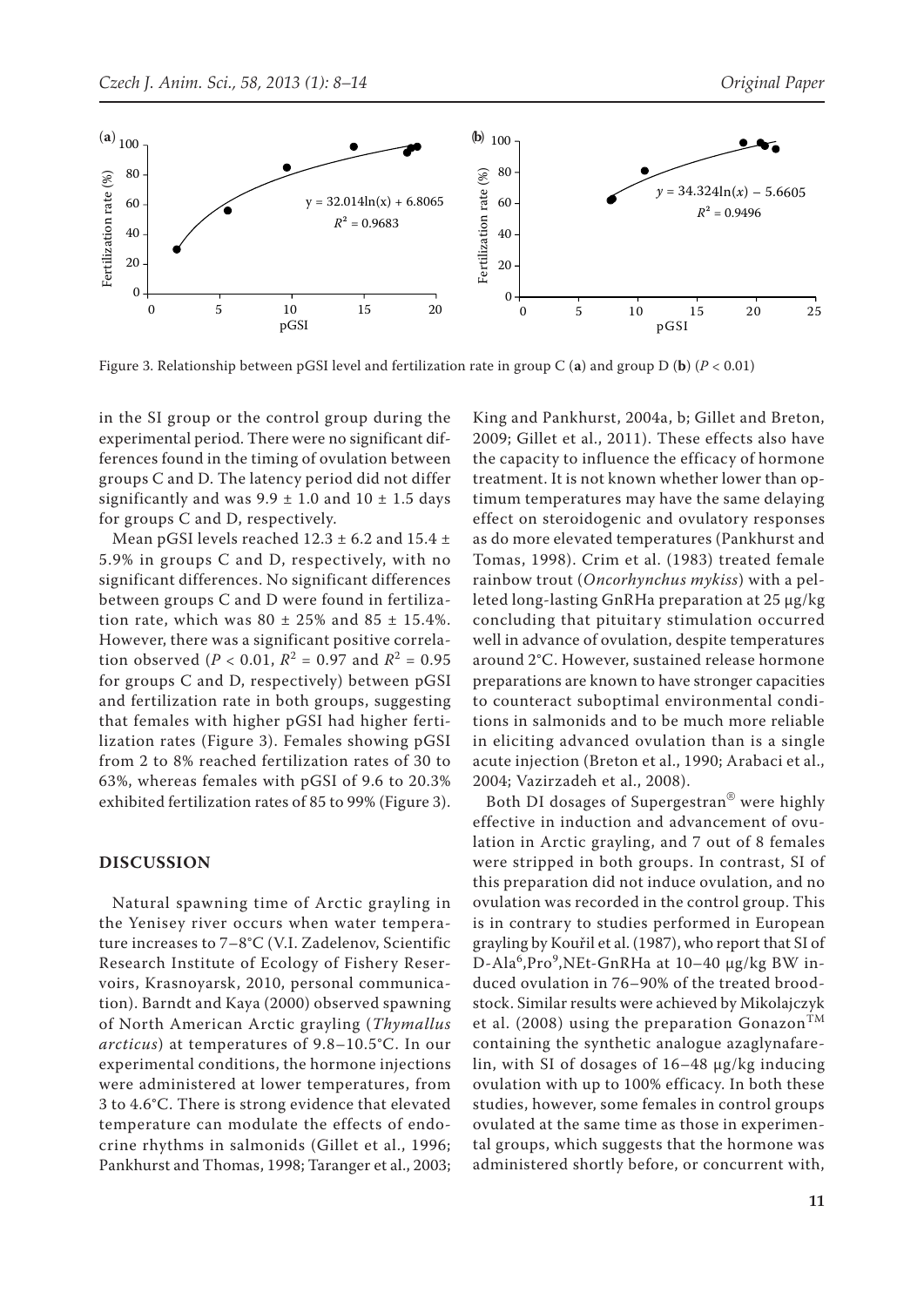the beginning of natural spawning time, when the broodstock has the highest physiological sensitivity to the treatment (Taranger and Hansen, 1993; Vikingstad et al., 2008). This can also explain the shorter latency periods in studies by Kouřil et al. (1987) and Mikolajczyk et al. (2008) in European grayling, which were approximately 5 days shorter than in Arctic grayling.

Mainly due to high mortality, no natural ovulation was recorded in the control and SI groups in the present study; thus it was not possible to estimate advance of ovulation time in the DI injected Arctic grayling. However, several females captured two weeks after the beginning of the experiment ovulated naturally during the second week in June. This suggests that ovulation was advanced by approximately 1 month in the DI groups, and that the lack of response to the SI of D-Tle<sup>6</sup>,Pro<sup>9</sup>,NEt-mGnRHa Lecirelin at 25 μg/kg may have been due to its inability to counteract suboptimal environmental conditions and/or insufficient physiological readiness of females.

Hormone treatments and their influence on egg quality is still a question. Results of previous investigations in salmonids are inconsistent. Some authors have reported that hormone treatment affects egg quality (Fitzpatrick et al., 1984; Mylonas et al., 1992; Taranger et al., 1992; Noori et al., 2010). In other studies no such effect was found (Slater et al., 1995; Arabaci et al., 2004; Park et al., 2007; Vazirzadeh et al., 2008). These discrepancies may reflect a large number of variables such as hormone dose levels (Olito et al., 2001), physiological stage of females (Billard et al., 1984; Gilet et al., 1996), asynchrony between processes of meiotic maturation and ovulation (Mylonas et al., 1992), methods used for fertilization, age of broodstock (Kallert, 2009), and ovarian plasma properties (Lahnsteiner et al., 1999; Dietrich et al., 2007; Wojtczak et al., 2007).

In our experiment, fertilization rate was the highest in the females with the higher pGSI level. Further, females with higher pGSI were stripped later (on days 11 and 13). This suggests that some females with low pGSI were possibly not completely ripe at the time of stripping, and only a small proportion of eggs stripped were fertilizable. This was confirmed by dissection of these females, which showed large numbers of oocytes remaining in the ovaries. Other treated females reached fertilization rates of 85–99%, a satisfactory level for Arctic grayling fry production and comparable to fertilization rates in European grayling treated with Gonazon<sup>™</sup> containing D-Nal(2)<sup>6</sup>aza-Gly<sup>10</sup>-GnRHa Azaglynafarelin (Mikolajczyk et al., 2008).

We conclude that Supergestran<sup>®</sup> is an effective tool for induction and advancement of ovulation in wild Arctic grayling if administered in DI at 10 µg/kg BW. This treatment made it possible to collect fertilizable eggs prior to an increase in mortality in the sensitive wild broodstock. Our results augment available data on artificial reproduction of this Siberian species. However, the field conditions available for this experiment were not sufficient to develop optimized guidelines for hormone treatment without thorough research into the influence of such hormone manipulation on the sex product quality, which can be provided only with appropriate laboratory facilities.

# **Acknowledgement**

We thank Lucidus Consultancy for providing English corrections.

#### **REFERENCES**

- Arabaci M., Diler I., Sari M. (2004): Induction and synchronization of ovulation in rainbow trout, *Oncorhynchus mykiss*, by administration of emulsified buserelin (GnRHa) and its effects on egg quality. Aquaculture, 237, 475–484.
- Barndt S.A., Kaya C.M. (2000): Reproduction, growth, and winter habitat of Arctic grayling in an intermittent canal. Northwest Science, 74, 294–305.
- Billard R., Reinaud P., Hollebecq M.G., Breton B. (1984): Advancement and synchronization of spawning in *Salmo gairdneri* and *S. trutta* following administration of LRH-A combined or not with pimozide. Aquaculture, 43, 57–66.
- Breton B., Fostier A., Zohar Y., Le Bail P.Y., Billard R. (1983): Gonadotropine glycoproteique et oestradiol-17 β pendant le cycle reproducteur chez la truite fario (*Salmo trutta*) femelle. General and Comparative Endocrinology, 49, 220‒231.
- Breton B., Weil C., Sambroni E., Zohar Y. (1990): Effects of acute versus sustained administration of GnRH on GtH release and ovulation in the rainbow trout, *Oncorhynchus mykiss*. Aquaculture, 91, 371–383.
- Crim L.W., Sutterlin A.N., Evans D.M., Weil C. (1983): Accelerated ovulation by pelleted LH-RH analogue treatment of spring spawning rainbow trout (*Salmo gairdneri*) held at low temperature. Aquaculture, 35, 299–307.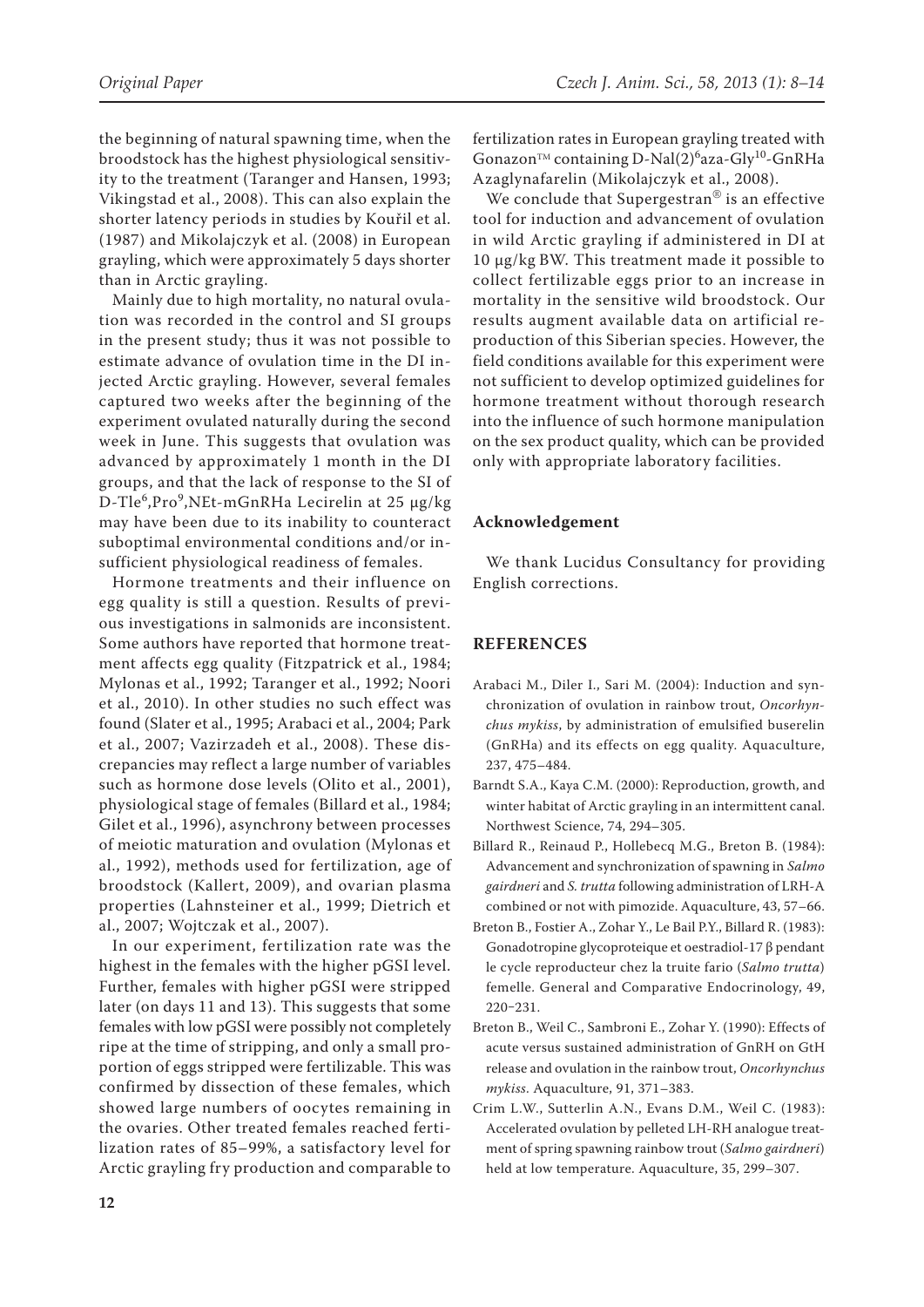- Dietrich G.J., Wojtczak M., Slowinska M., Dobosz S., Kuzminski H., Ciereszko A. (2007): Broken eggs decrease pH of rainbow trout (*Oncorhynchus mykiss*) ovarian fluid. Aquaculture, 273, 748–751.
- Fitzpatrick M.S., Suzumoto B.K., Schreck C.B., Oberbillig D. (1984): Luteinizing hormone-releasing hormone analogue induces precocious ovulation in adult coho salmon (*Oncorhynchus kisutch*). Aquaculture, 43, 67–73.
- Gillet C., Breton B. (2009): LH secretion and ovulation following exposure of Arctic charr to different temperature and photoperiod regimes: responsiveness of females to a gonadotropin-releasing hormone analogue and a dopamine antagonist. General and Comparative Endocrinology, 162, 210–218.
- Gillet C., Breton B., Mikolajczyk T. (1996): Effects of GnRHa and pimozide treatments on the timing of ovulation and on egg quality in Arctic char (*Salvelinus alpinus*) at 5 and 10°C. Aquatic Living Resources, 9, 257–263.
- Gillet C., Breton B., Mikolajczyk T., Bodinier P., Fostier A. (2011): Disruption of the secretion and action of 17,20β-dihydroxy-4-pregnen-3-one in response to a rise in temperature in the Arctic charr, *Salvelinus alpinus*. Consequences on oocyte maturation and ovulation. General and Comparative Endocrinology, 172, 392–399.
- Haraldsson H., Sveinsson T., Skúlason S. (1993): Effects of LHRHa treatments upon the timing of ovulation and upon egg and offspring quality in Arctic char, *Salvelinus alpinus*  (L.). Aquaculture Fisheries Management, 24, 145–150.
- Jansen M.E. (1993): Induction of ovulation in Arctic char held under unchanging temperature and photoperiod. Progressive Fish Culturist, 55, 32–34.
- Kallert D.M. (2009): Der Einfluss exogener und endogener Parameter auf den Erbrütungserfolg bei Salmoniden: Eine integrative Untersuchung von Problemen bei der Vermehrung von Bachforelle, Bachsaibling und Seesaibling. Bezirk Oberfranken, Bayreuth 2009. Available form http://www.bezirk-oberfranken.de/fileadmin/5\_Natur/ fischerei/publikationen/AB\_Kallert\_Endfassung.pdf (accessed Oct 1, 2011).
- Kaya C.M. (1992): Review of the decline and status of fluvial Arctic grayling, *Thymallus arcticus*, in Montana. Proceedings of the Montana Academy of Sciences, 52, 43–70.
- King H.R., Pankhurst N.W. (2004a): Effect of maintenance at elevated temperatures on ovulation and luteinizing hormone releasing hormone analogue responsiveness of female Atlantic salmon (*Salmo salar*) in Tasmania. Aquaculture, 233, 583–597.
- King H.R., Pankhurst N.W. (2004b): Effect of short-term temperature reduction on ovulation and LHRHa responsiveness in female Atlantic salmon (*Salmo salar*) maintained at elevated water temperatures. Aquaculture, 238, 421–436.
- Kouřil J., Barth T., Štěpán J., Fila F., Příhoda J., Flegel M. (1987): The stripping of female grayling (*Thymallus thymallus* L.): ovulation induced with LH-RH analog and carp pituitary. Bulletin VÚRH Vodňany, 2, 3–11.
- Lahnsteiner F., Weismann T., Patzner R.A. (1999): Physiological and biochemical parameters for egg quality determination in lake trout, *Salmo trutta lacustris*. Fish Physiology and Biochemistry, 20, 375–388.
- Mikolajczyk T., Kuźmiński H., Dobosz S., Goryczko K., Enright W.J. (2005): The effects of Gonazon<sup>TM</sup>, a commercially available GnRH analogue, on induction of ovulation and egg duality in cultured European whitefish (*Coregonus laveratus* L.). Advances in Limnology, 60, 187–194.
- Mikolajczyk T., Skolowska-Mikolajczyk M., Szczerbik P., Duc M., Goryczko K., Dobosz S., Glogowski J., Epler P., Enright W.J. (2008): The effects of the GnRH agonist, azaglynafarelin (Gonazon<sup>TM</sup>), on ovulation and egg viability in the European grayling (*Thymallus thymallus* L.). Aquaculture, 281, 126–130.
- Mylonas C.C., Zohar Y. (2001): Use of GnRHa-delivery systems for the control of reproduction in fish. Reviews in Fish Biology and Fisheries, 10, 463–491.
- Mylonas C.C., Hinshaw J.M., Sullivan C.V. (1992): GnRHainduced ovulation of brown trout (*Salmo trutta*) and its effects on egg quality. Aquaculture, 106, 379–392.
- Nagahama Y., Yamashita M. (2008): Regulation of oocyte maturation in fish. Development, Growth and Differentiation, 50, 195–219.
- Noori A., Amiri B.M., Mirvaghefi A., Baker D.W. (2010): LHRHa-induced ovulation of the endangered Caspian brown trout (*Salmo trutta caspius*) and its effect on egg quality and two sex steroids: testosterone and 17α-hydroxyprogesterone. Aquaculture Research, 41, 871–877.
- Olito C., Loopstra D., Hansen P. (2001): Acceleration of sexual maturation in Chinook salmon broodstock using luteinizing hormone-releasing hormone analog. North American Journal of Aquaculture, 63, 208–214.
- Pankhurst N.W., Thomas P.M. (1998): Maintenance at elevated temperature delays the steroidogenic and ovulatory responsiveness of rainbow trout *Oncorhynchus mykiss* to luteinizing hormone releasing hormone analogue. Aquaculture, 166, 163–177.
- Park W.D., Lee Ch.H., Lee Ch.S., Kim D.-J., Kim J.-H., Tamaru C.S., Sohn Y.Ch. (2007): Effects of gonadotropinreleasing hormone analog combined with pimozide on plasma sex steroid hormones, ovulation and egg duality in freshwater-exposed female chum salmon (*Oncorhynchus keta*). Aquaculture, 271, 488–497.
- Slater C.H., Schreck C.B., Amend D.F. (1995): GnRHa injection accelerates final maturation and ovulation/spermiation of sockeye salmon (*Oncorhynchus nerka*) in both fresh and salt water. Aquaculture, 130, 279–285.